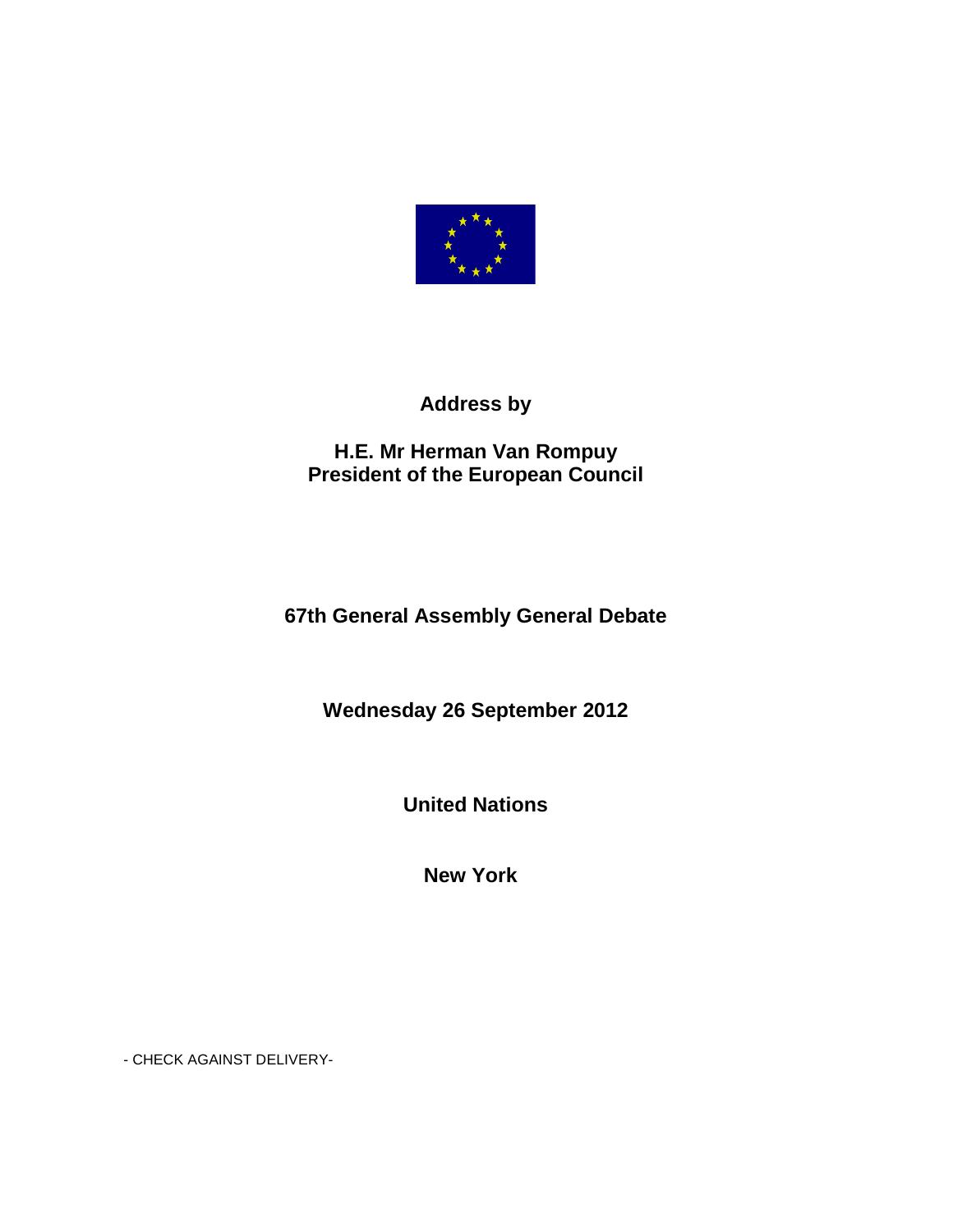M. le Président de l'Assemblée Générale, M. le Secrétaire Général des Nations-Unies Excellences,

Mesdames et Messieurs,

L'avancée de la démocratie, qui s'est faite par grandes vagues successives depuis la création des Nations Unies, cette avancée connaît une nouvelle accélération, dont nous pouvons tous nous réjouir.

Sans sous-estimer les difficultés et mauvaises fortunes ailleurs, je pense notamment aux développements positifs au Myanmar, en Somalie, aux jeunes démocraties de par le monde, telles le Timor-Leste. Mais avant tout, c'est naturellement aux transformations à l'œuvre dans le monde arabe que je pense aujourd'hui.

Mesdames et Messieurs, Ladies & Gentlemen,

When these historic changes swept through the Arab world, they stirred a mixture of deep emotions from those watching, both within the region and beyond. There was fear: of bloodshed and regional instability, of a rise of extremism, and uncertainty about what was yet to come. But overwhelmingly the world looked on with solidarity, understanding and hope.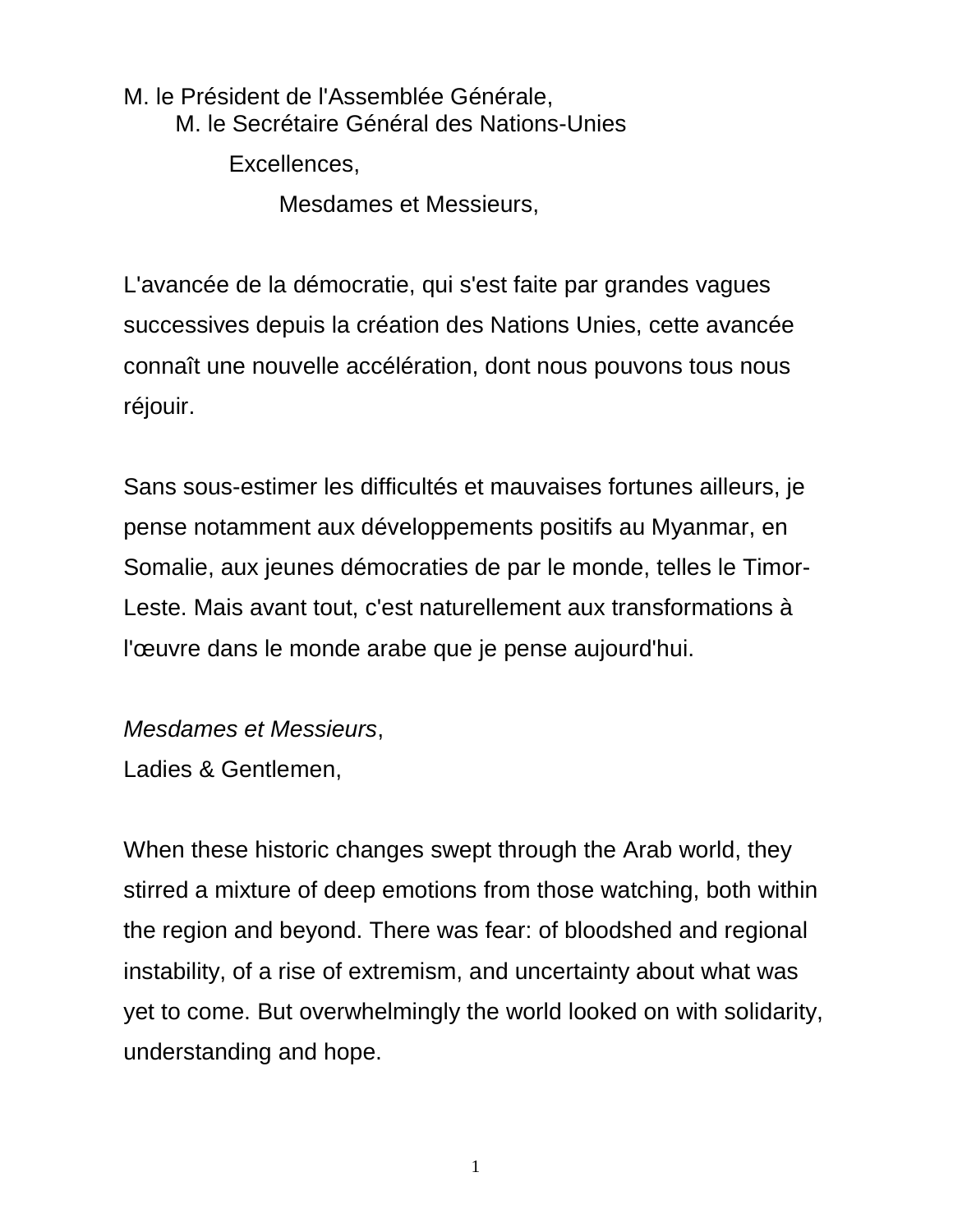We in Europe, geographically so close, and with our societies so deeply involved with those in the countries experiencing these upheavals, we were also acutely aware that the changes – and the risks and opportunities that lay ahead – would directly affect us, as neighbours.

Of course expectations ran high. It was tempting to read the events in Tunis or Cairo as the opening pages of a fairytale… But this is the book of history. It contains dark pages too – some of them tragically being written at this very moment. And we are bound by a simple truth: achieving lasting change takes time. New democratic institutions don't run smoothly by magic. Turning economies around or creating jobs for millions of young men and women doesn't happen at the wave of a wand. Deep tensions don't suddenly dissolve once a dictator has gone.

The long path of transition lies ahead. There will undoubtedly be disappointments along the way; there will be wrong turns, hurdles and setbacks. But I firmly believe that despite the difficulties, this journey is heading in the right direction.

And there is no going back. Whatever the future brings, the Arab Spring will remain a turning point. The movement is irreversible. Once the voices of the people have been set free  $-$  an unforgettable experience for all those who were never heard before – these voices cannot be silenced.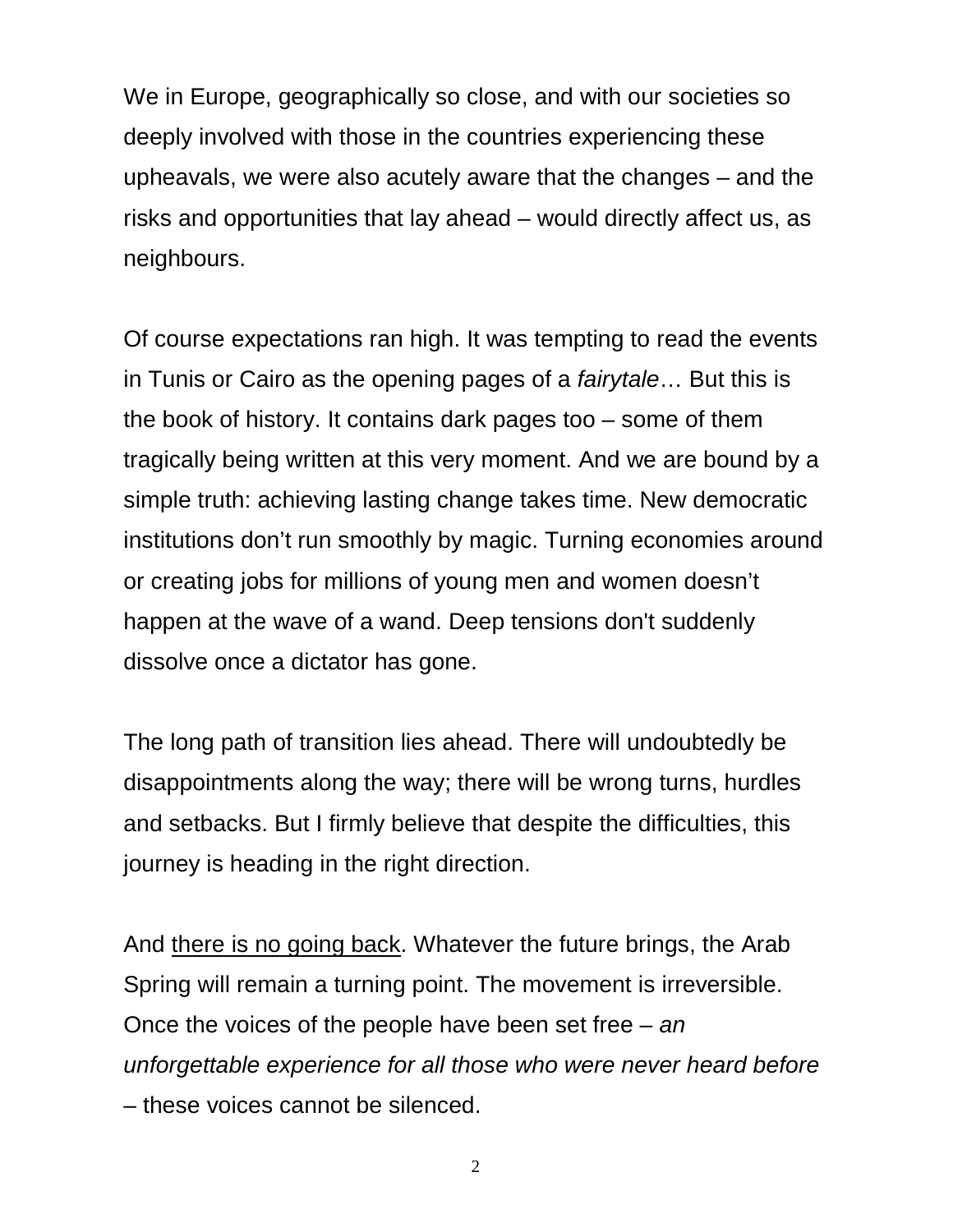It is each country's responsibility to chart its own course and to do justice to the aspirations of its people. The European Union is committed to staying by their side every step along the way. We are in it for the long run. I want to reaffirm: we still believe in the message of the Arab Spring.

Europeans are well-placed to recognise that political change is not painless and does not happen overnight. We know about long transitions. When European integration first started, within my lifetime, a majority of the countries that are now its members were not yet democracies. For us, a transition of such magnitude should not be judged by its speed but by its direction, and by progress achieved through countless steps forward.

The starting point is free and fair elections, and we therefore salute the achievements of Tunisia, Libya, Egypt and of other countries in successfully organising democratic elections, in which many citizens voted freely for the first time in their lives – elections for which we were happy to lend expertise to national and local authorities.

In order to ultimately bring jobs, social justice and freedom of expression to all, this gigantic democratic process will have to overcome, every single day, the obstacles of corruption, of red tape, of economic privileges, and maintain the political determination to ensure inclusiveness. An important effort, to which many contribute.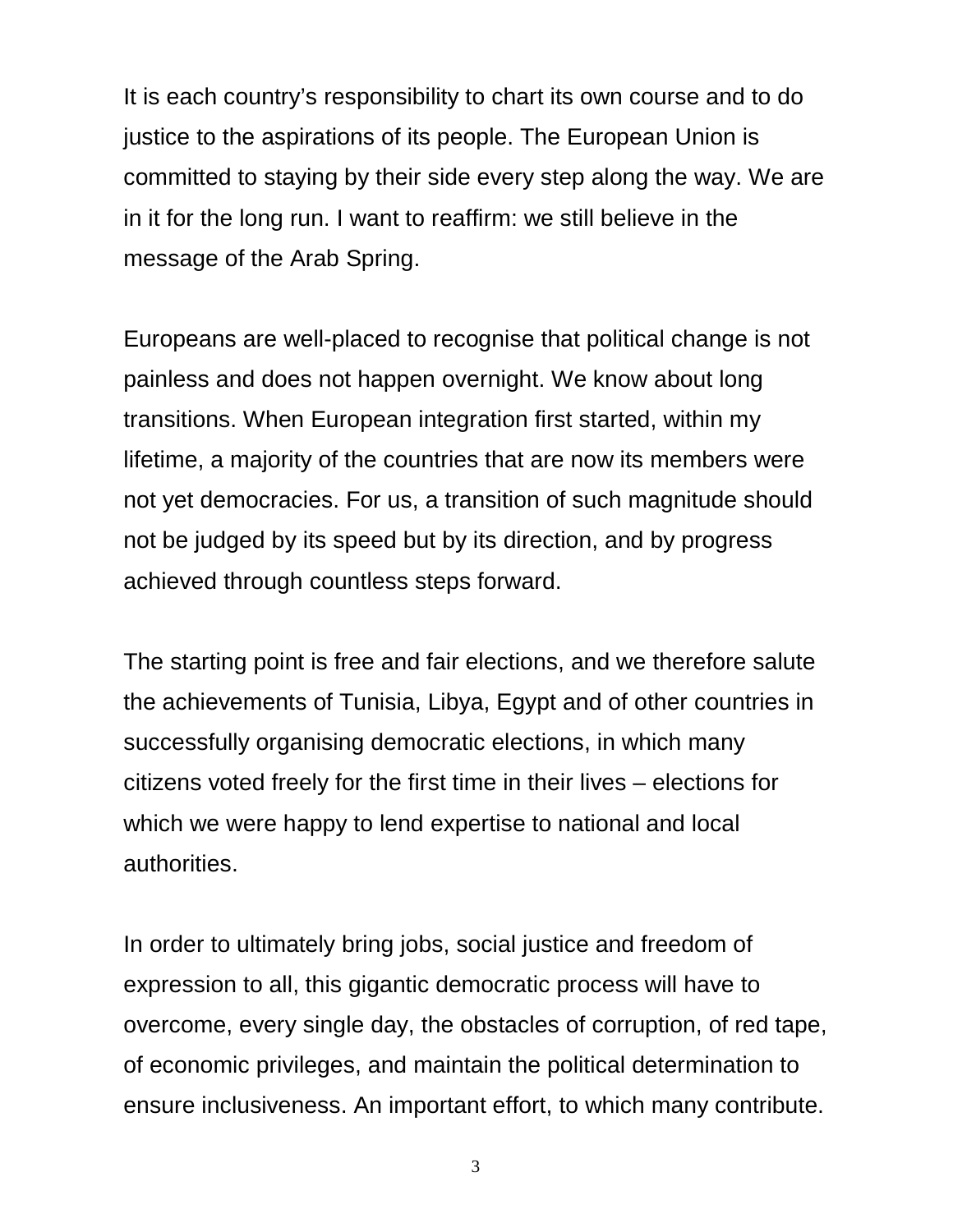For our part, across the region, we offer advice to entrepreneurs and officials, we help train judges and policemen, we support journalists and civil society groups.

In our experience societies are stronger when women are fully able to take part in the political and economic lives of their countries, when their voices are heard, their choices respected.

There may be temptations, once power is gained, to refuse to grant to some the rights that until recently were withheld from all. But a democracy can only flourish when it gives all its people -- whatever their gender, religion, language or ethnic identity -- an equal say and equal rights, guaranteed in law and in practice.

Finally, neighbours can achieve more when they work together - and that is why we share experience from our own European Union on issues like connecting energy networks or removing regional obstacles to trade.

Mr President,

Bringing together and reconciling former enemies in a common desire for peace, democracy and prosperity has been one of the European Union's great achievements.

Respect, tolerance and non-violence are the core values without which living together harmoniously is not possible.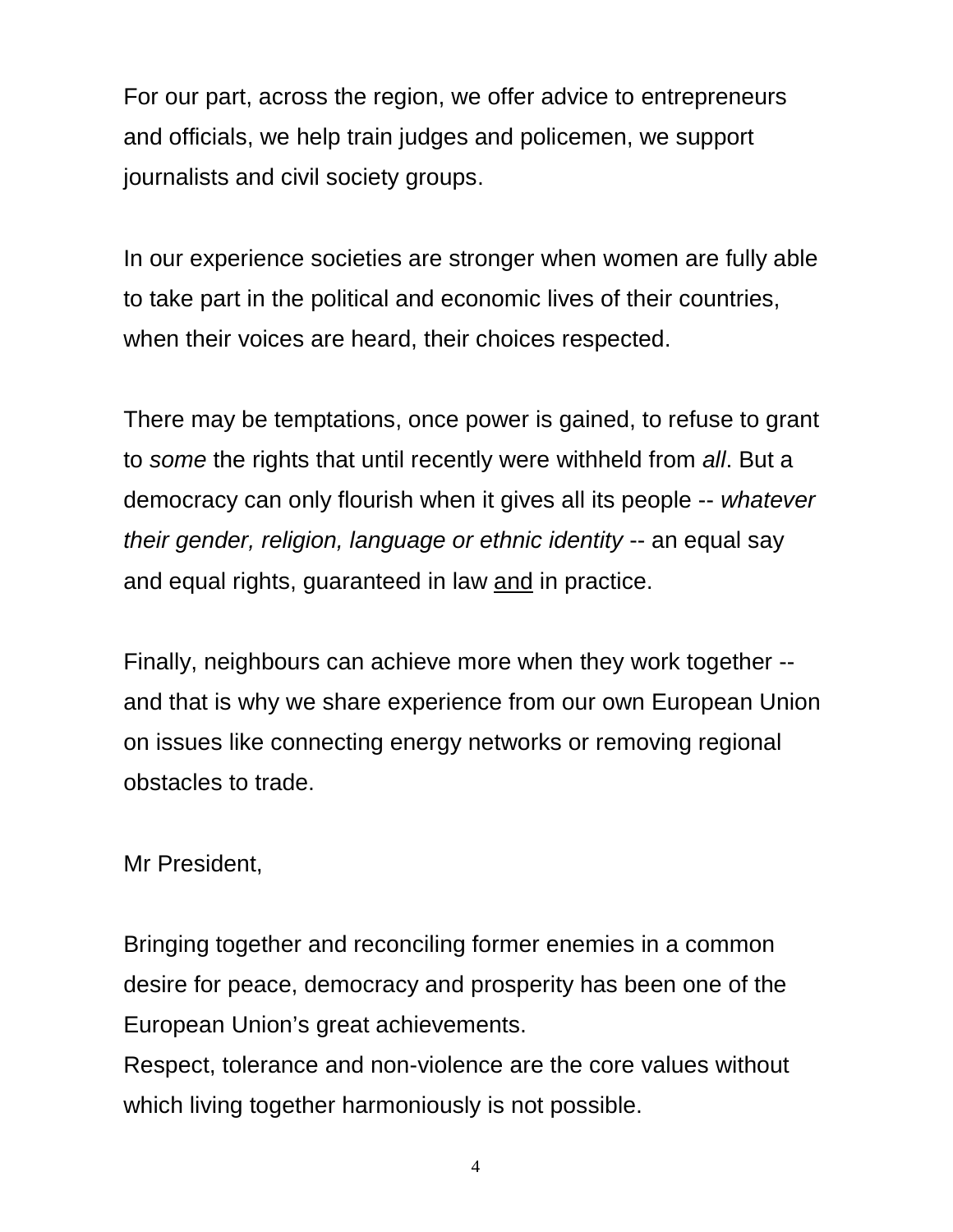These are fragile values: sustaining them requires constant attention, especially in a global, digital world, in which messages of all kind can spread faster than ever and can easily be exploited.

Tolerance is the ability to withstand criticism, to offer dialogue, to refrain from violence; as such it shows self-confidence. At the same time respect for the faith and beliefs of others is a key value for living together. Tolerance and respect acquire their full meaning in an open society that protects freedom of expression. Each and every one of us in this room has a responsibility in defending and promoting tolerance, in and between our countries as well as respect. Violence, killings as that of U.S. Ambassador Christopher Stevens, can never be justified, regardless of their motivations.

Mr President,

Today I join the voice of Europe to those who have spoken to deplore the civil war raging in Syria. Confronted with the massacre of tens of thousands of people, the world has united in horror and condemnation, but -- we must be frank -- so far we have not been able to stop the brutal violence.

Of course, Europe and others provide humanitarian support to refugees, of course we support the individuals who risk their lives collecting evidence of the massacres, of course our diplomats in Damascus do their utmost to support the UN's efforts for a peaceful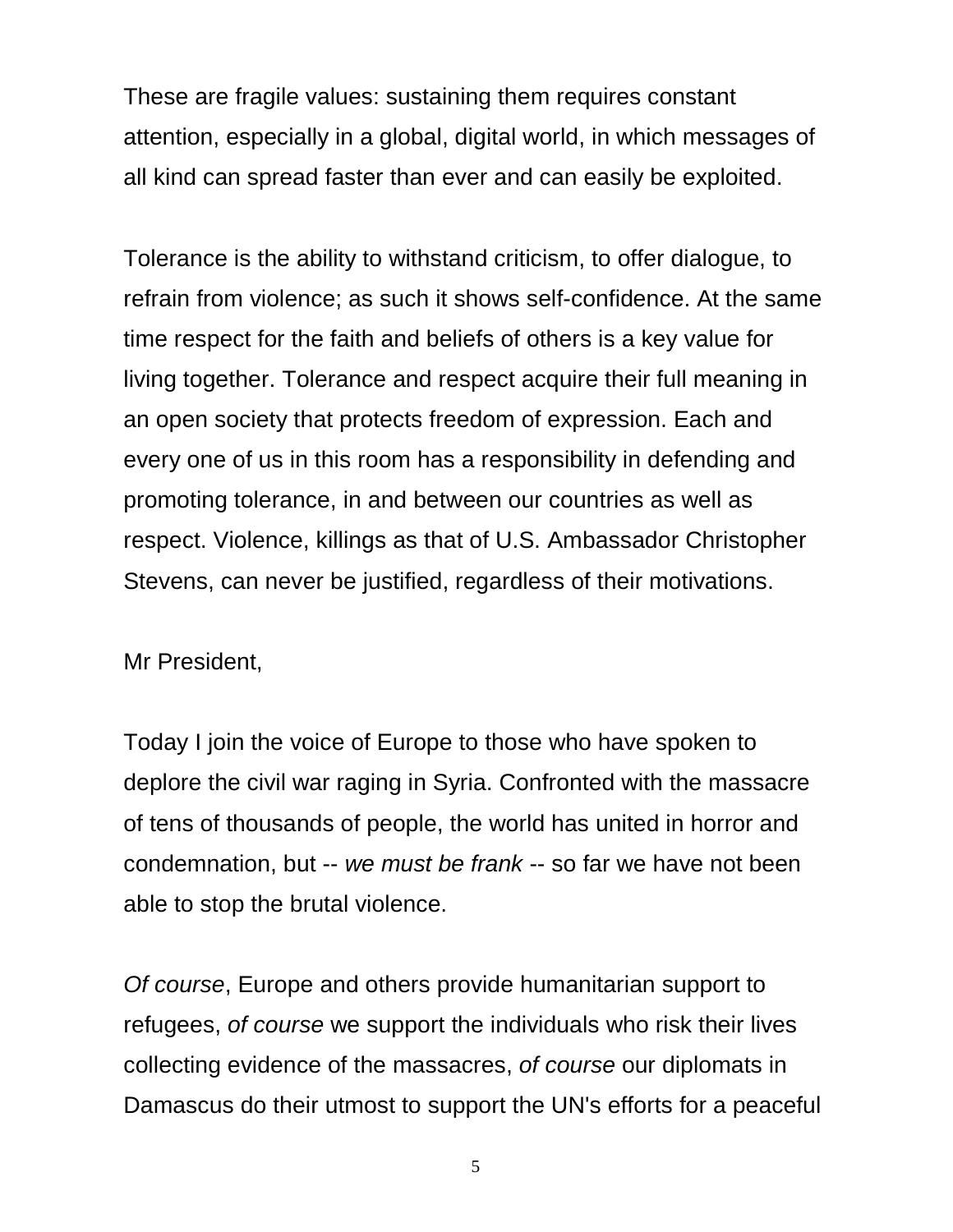solution, but we will remain powerless unless the international community unites in a common determination to end this senseless violence, which threatens to wreak havoc in the whole region.

Mr. Secretary General,

I should like to commend your excellent work and strong commitment as well as that of Special Envoy Mr. Brahimi to find a solution to overcome this tragedy. I also welcome the initiatives aimed at bringing together the main regional players, in a coherent international approach. Earlier this year, European leaders called upon all Members of the Security Council to work together in an effort to stop the violence. Today this call is even more urgent. The country needs to advance quickly towards a Syrian-led political transition, meeting the democratic aspirations of the Syrian people, while fully respecting the civil and human rights of minorities. It is the only way out. Those responsible for the repression have no place in the future of Syria and must step aside.

The longer this conflict continues, the more radicalised people will become, the more blood will needlessly be shed, and the longer it will take for the wounds to heal.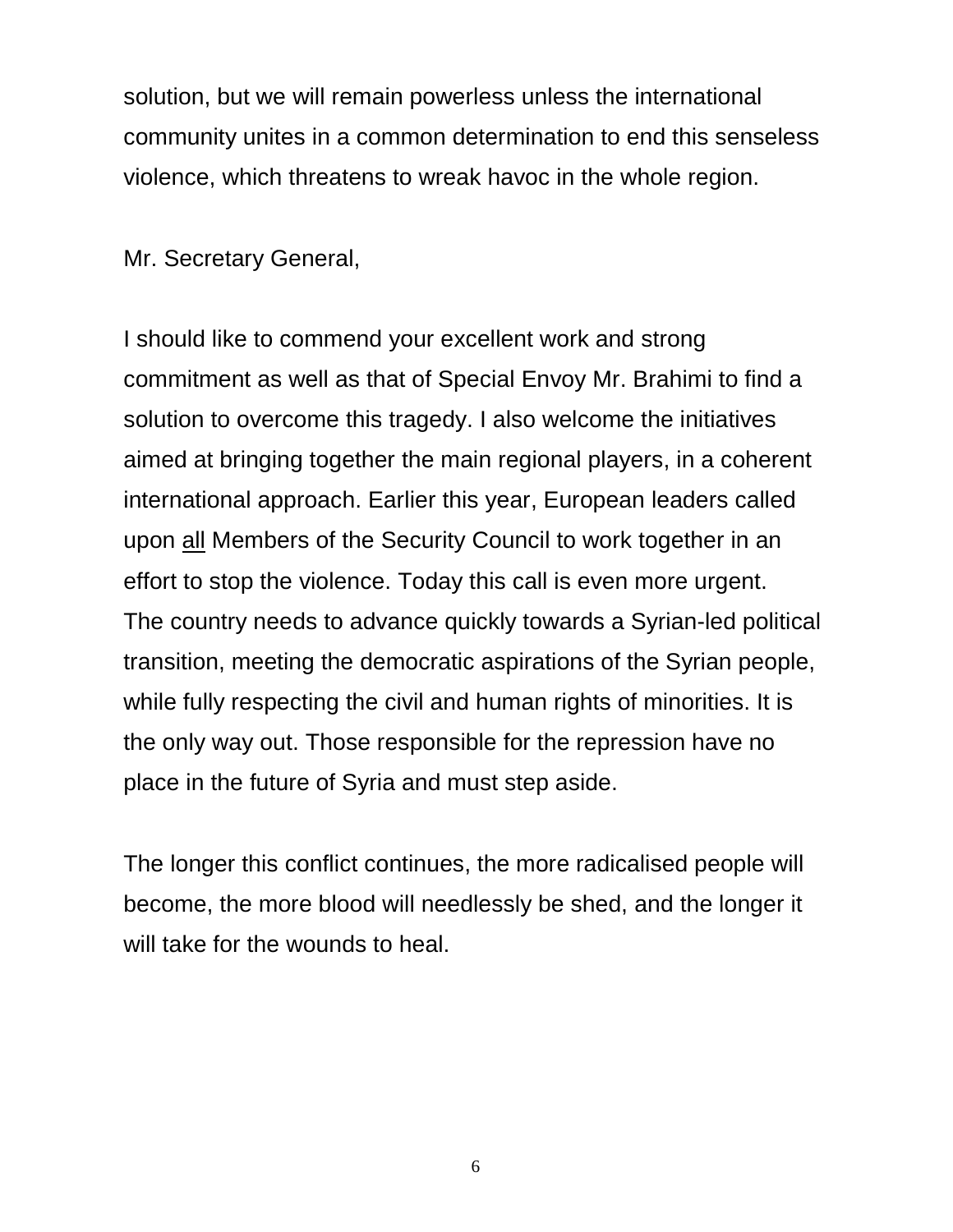Ladies & Gentlemen,

The security situation remains complex and fragile in many parts of the world.

The events of the Arab Spring should not distract us from the urgent task of achieving peace in the Middle East -- quite the contrary. And other issues are pressing, including:

- Addressing instability and the humanitarian situation in the Sahel region.
- Bringing peace and stability to the region of the Great Lakes;
- Convincing the DPRK to abandon its nuclear weapons and missile programmes.
- Finding a negotiated solution to the Iranian nuclear issue, a matter to which the European Union is directly committed.

We must address all these concerns, knowing that lasting solutions requires political will from the countries involved. In the same spirit it is important that tensions in East and South-East Asian maritime areas subside and that disputes are settled peacefully in a spirit of cooperation and in respect of international law.

There are many *global* challenges that we have to tackle together. But from fighting climate change to reducing poverty around the world, without multilateral cooperation we will not succeed.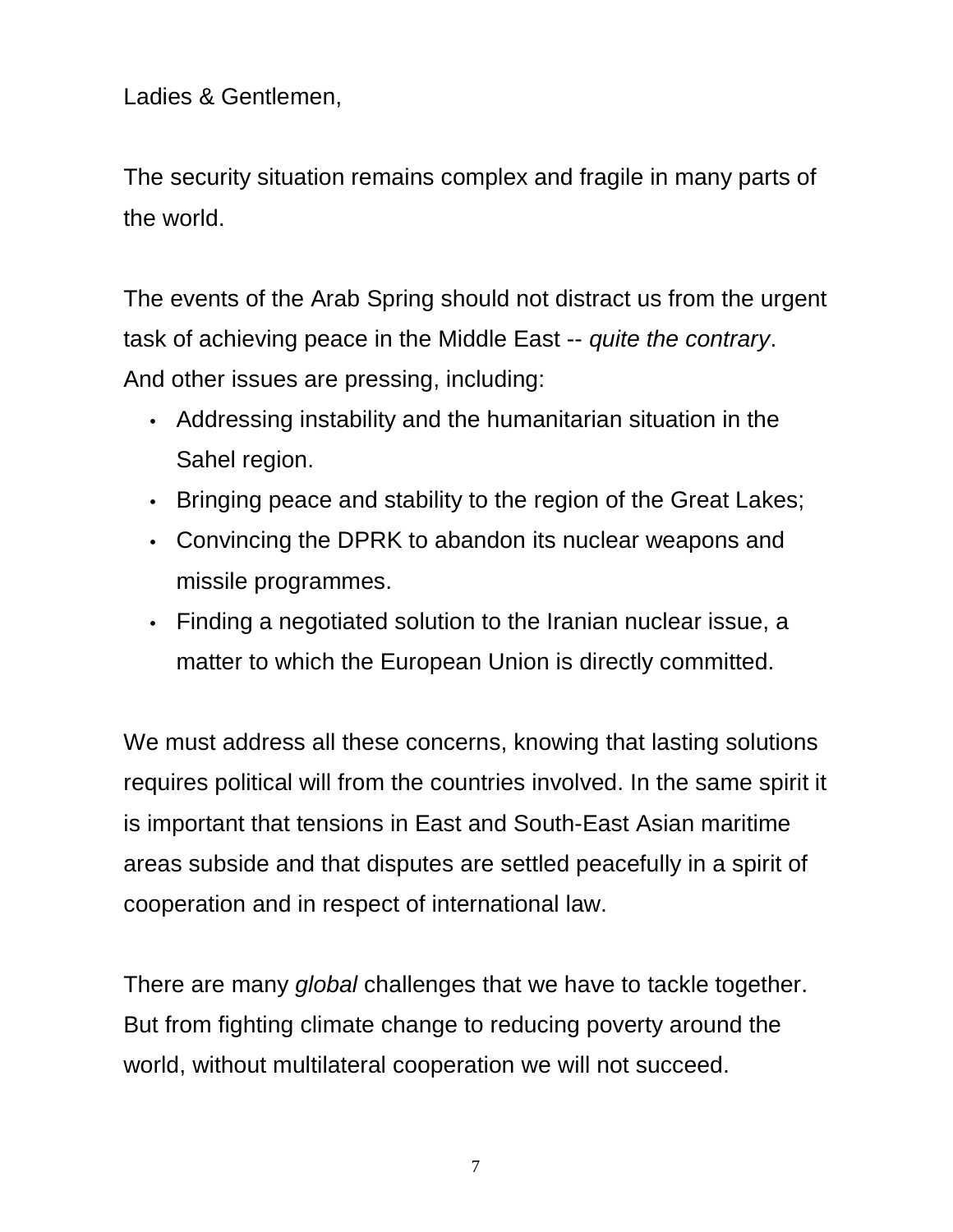This is why the European Union fully supports a stronger more effective and more efficient United Nations

Ladies & Gentlemen,

Citizens in all our countries want jobs. Here also, global cooperation is indispensable and is the best way to ensure the world's economic recovery.

Our economies have become completely interdependent: no country can solve its own issues alone; no country can afford to ignore the problems of others.

Do we know this? Yes. Do we act upon this knowledge? Not enough.

In 2008, at the start of the global financial crisis, there was a brief moment of global awareness, a sense of urgency which led to new forums, joint pledges and coordinated action.

Today, although the crisis is still with us, this post-Lehman resolve seems to have waned, and we must revive it.

All major economies need to do their part in putting the world economy back on the path of growth. Global growth depends on structural reforms in each of our countries and on reducing the macro-economic imbalances between them.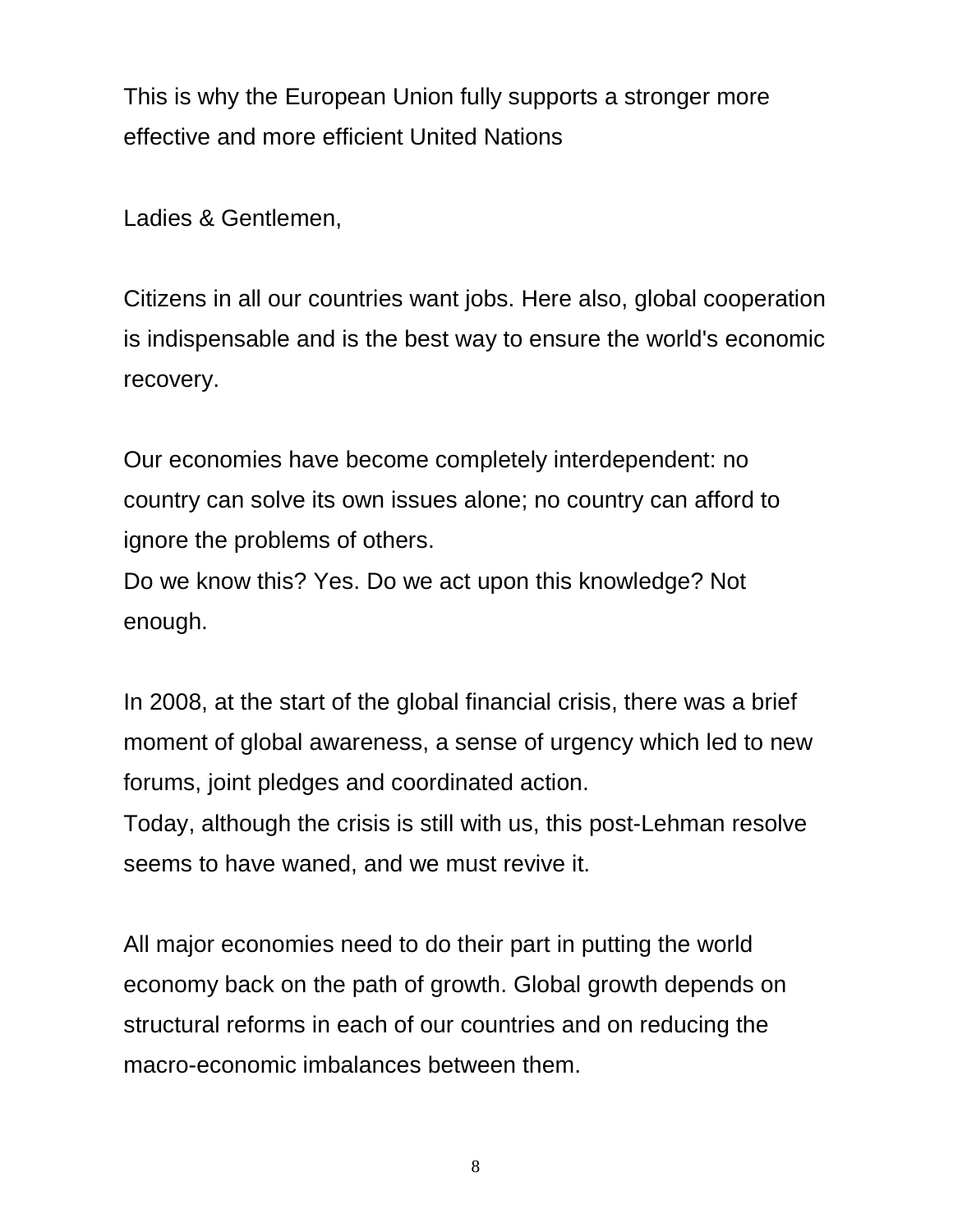Within Europe, we are doing our part of this work. No effort is spared to overcome the current difficulties in the Eurozone.

We have been setting up stronger firewalls to guarantee the stability of our common currency; we are reforming our economies to become more competitive and create jobs for the future. We have started building a banking union to better manage and contain financial sector risk; and in the coming months we will be defining the perspective for where we are headed, where we want our economic and monetary Union to be in ten years time.

We have come a long way already, and today we are seeing the first results of this collective endeavour. Although there is still some way to go, I am confident that these efforts will be met with success and that Europe will come out of this experience stronger, economically and politically.

Monsieur le Président, Monsieur le Secrétaire-Général, Excellences, Mesdames et Messieurs,

C'est cela que je suis venu vous dire, et j'ajoute ceci: